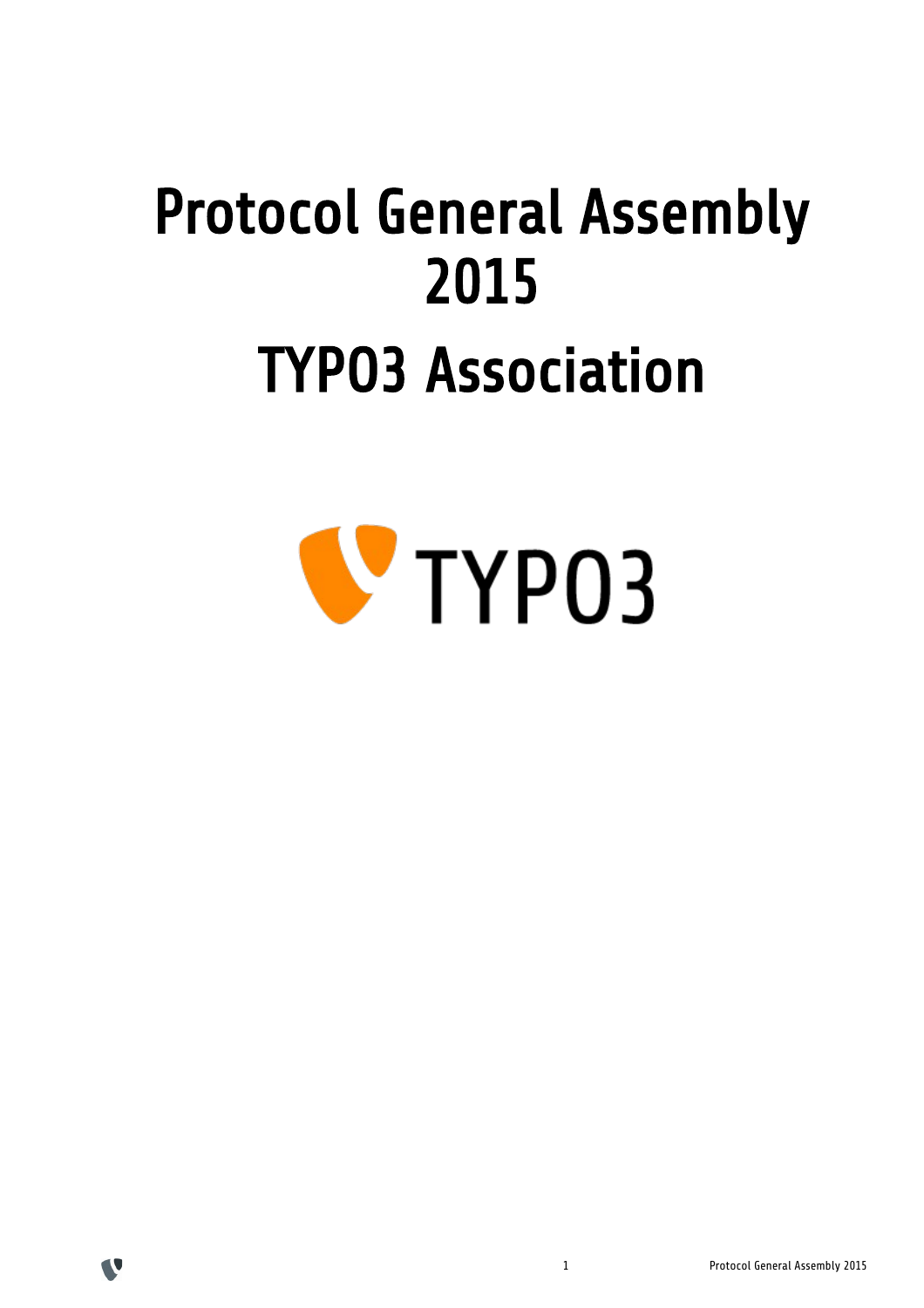# Table of contents

V

| 7 Disencumbering of members of the board, cashier, accountants and commissions6                                                                                                                   |  |
|---------------------------------------------------------------------------------------------------------------------------------------------------------------------------------------------------|--|
|                                                                                                                                                                                                   |  |
|                                                                                                                                                                                                   |  |
| 10 Determination of admission fees and annual dues for all types of members7                                                                                                                      |  |
|                                                                                                                                                                                                   |  |
|                                                                                                                                                                                                   |  |
|                                                                                                                                                                                                   |  |
|                                                                                                                                                                                                   |  |
|                                                                                                                                                                                                   |  |
|                                                                                                                                                                                                   |  |
|                                                                                                                                                                                                   |  |
| 14.2 Change article 15: Stimmkraft, Stichentscheid des Vorsitzenden, Losentscheid bei Wahlen 16<br>14.3 Change Article 18 Limit re-election for positions in the Board of the TYP03 Association16 |  |
|                                                                                                                                                                                                   |  |
| 16 Complaints about administrative bodies, decisions on dismissing members of the board, or any<br>ordinary member, or any application for membership………………………………………………………………………………… 17           |  |
|                                                                                                                                                                                                   |  |
|                                                                                                                                                                                                   |  |

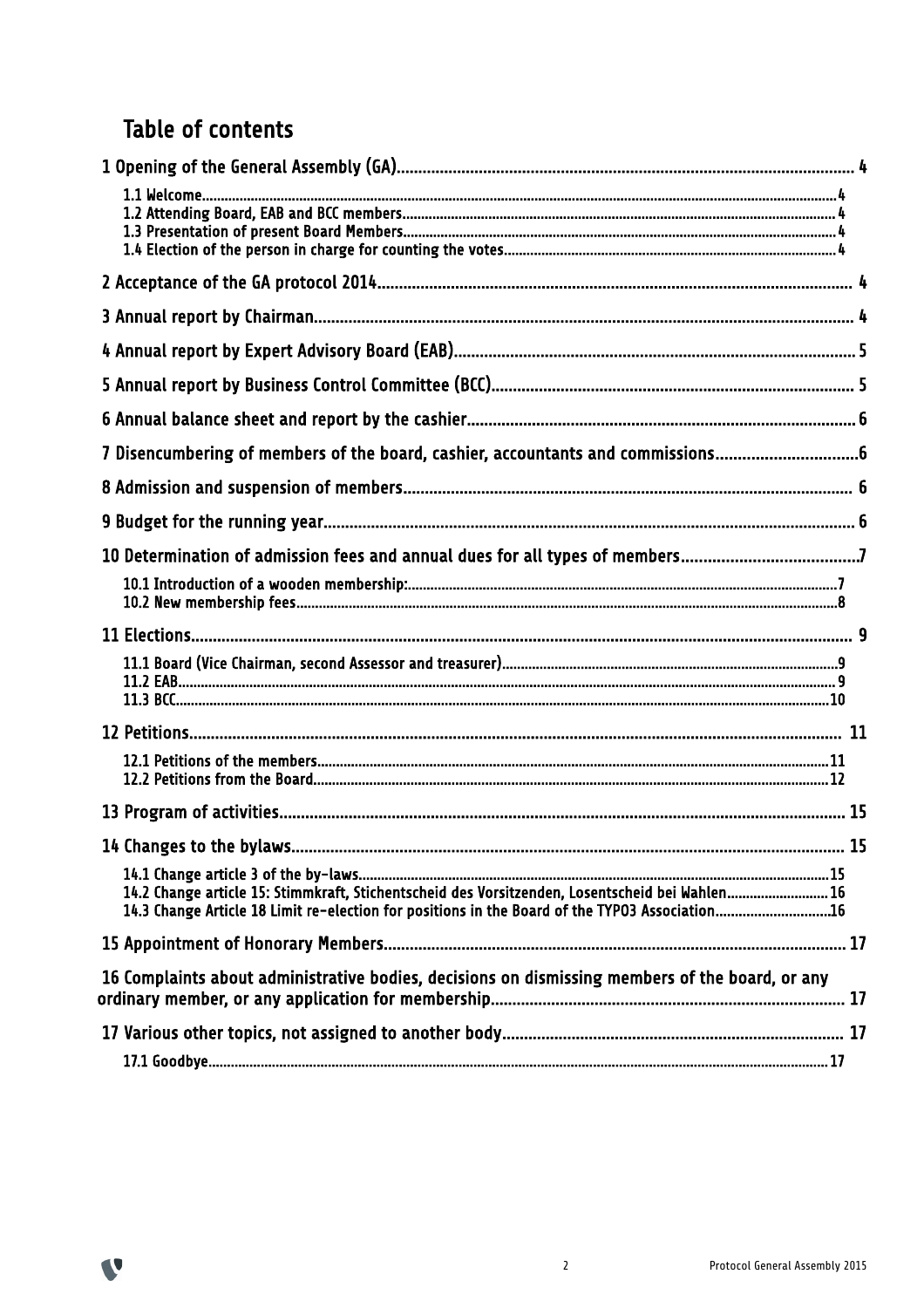# 1 Opening of the General Assembly (GA)

## 1.1 Welcome

Olivier Dobberkau, the chairman of the TYPO3 Association, welcomed the attendees at the General Assembly 2015 in Essen, Germany. The assembly started at 13:20.

40 members attended the GA in person. With voting delegations, the GA had 77 valid votes.

## 1.2 Attending Board, EAB and BCC members

All members of the Board, EAB and BCC were present, except:

- Jonas Felix
- Frederic Gaus
- Jan-Hendrik Heuing
- Dominik Stankowski
- Roberto Torresani

## 1.3 Presentation of present Board Members

- Olivier Dobberkau: President
- Ric van Westhreenen: Vice-President
- Alain Veuve: Treasurer
- Stefan Busemann: Secretary
- Danijela Weissgraeber: 1st Assessor
- Naike Schulthess: Executive Secretary

#### 1.4 Election of the person in charge for counting the votes

The General Assembly elected Mathias Schreiber as person in charge for counting the votes.

# 2 Acceptance of the GA protocol 2014

Stefan Busemann asked the attending members, if they accept the protocol of the GA 2014.

Result: 0 against, 64 accept, 12 abstain.

# 3 Annual report by Chairman

Olivier Dobberkau provided a short look back at 2014.

"Our key values are dialogue, participation, enablement."

For the TYPO3 Association it was a year of cleanup and preparation for further changes. The gathering of feedback of our members, contributors, and customers in the Agency Meetup Days lead us to a vision for the future of TYPO3 Association.

Olivier wishes a community full of dialogue - to achieve our common goal: "stay relevant in the future".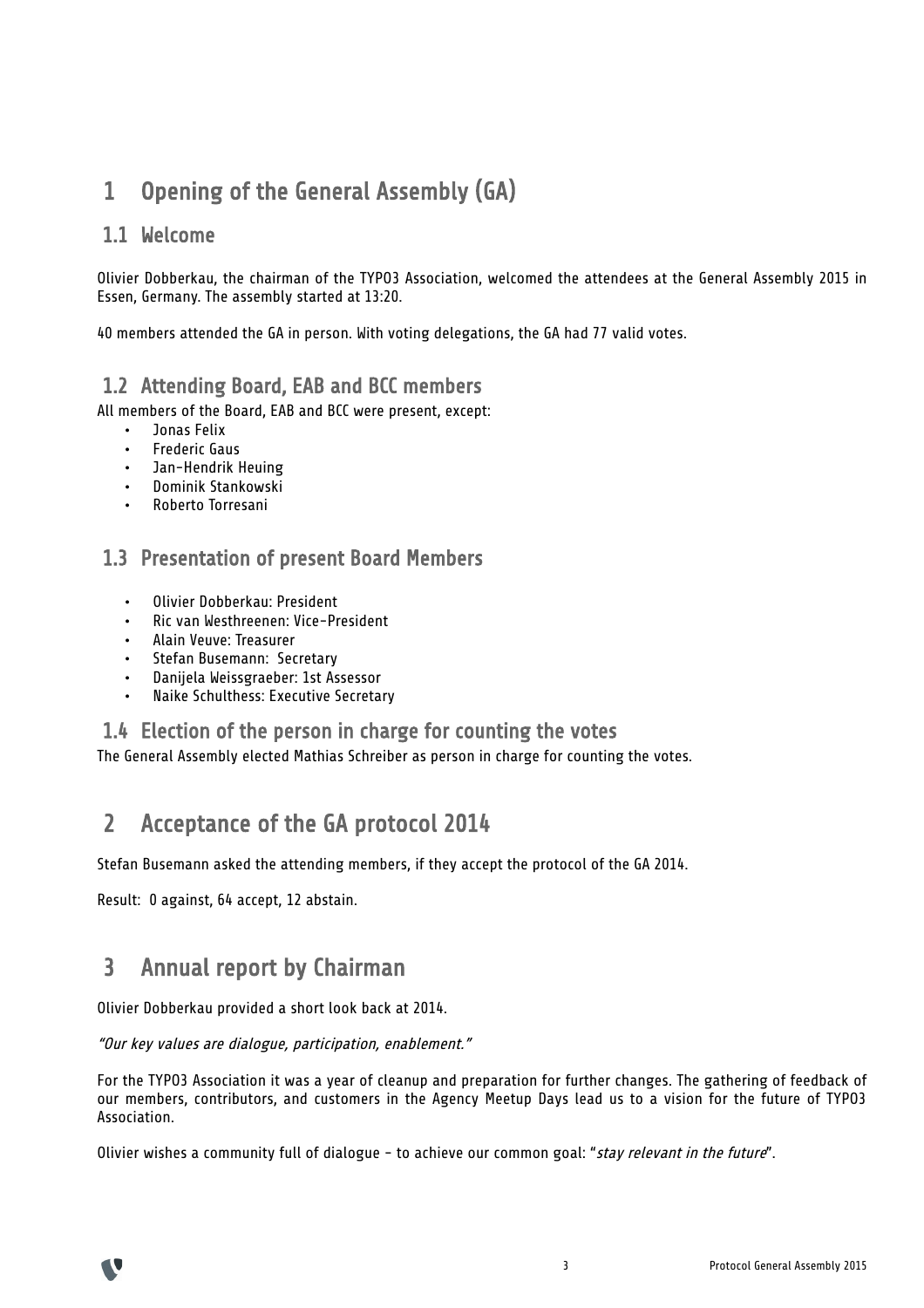# 4 Annual report by Expert Advisory Board (EAB)

Michael Stucki – chairman of the EAB:

In 2014 the EAB has been supporting the community teams in many ways. Help was given to the budget owners to make sure their money is not left unused at the end of the year. The EAB is happy to report that this goal could be reached almost to the point in 2014.

The budget for 2015 budget was prepared and announced in time. The budget owners were informed about their granted funds in December.

Jan-Hendrik Heuing and Jonas Felix have both decided that they won't run further as members of the EAB. Unfortunately, both could not attend the General Assembly. The EAB took the opportunity to thank them for the work that they have done for the TYPO3 Association during the past years.

Finally, two new members, Boris Hinzer and Chris Zepernick have been elected by the members and are warmly welcomed by the EAB.

# 5 Annual report by Business Control Committee (BCC)

Ingo Schmitt – chairman of the BCC:

The BCC has reviewed the bookkeeping of 2014 on an accounting basis for each month. Basis for this were accounting balance sheets for each account and the full access to the digital archive of all invoices. Ambiguous bookings and namings were clarified by the assistant of the cashier.

The communication with the TYPO3 Board is on a stable and good workflow.

The final bookkeeping is in good order, all problems which were found during the reviews have been solved by the TYPO3 Association.

The amount of open invoices and the problems with the membership statistics were solved during 2014 by the cashier and the bookkeeping. The switch to the new bookkeeping system in April has improved the transparency and accuracy of the bookings.

The 2014 budgets did not exceed their applications.

- The income from certifications was far less than expected. Since the amount of certifications has dropped dramatically. A major reason could be that the certification has not been updated for TYPO3 version 6.x, which makes re-certification after 3 years unattractive. The certification team is aware of this issue and is working with the marketing team and the board to increase the certifications in the next years.
- In some cases the BCC detected changes in the budget by reviewing the bookings before the EAB has sent the information about the change to the BCC. For 2015 the BCC wishes to have it the other way around.
- The BCC has figured out, due to a lack of communication between budget owner, team members and EAB, the goals for an extended budget application for the NEOS project were not met. Additionally the invoices for the project were not in line with the budget application and have been stripped down to the budget application.

The BCC suggests that the communication between budget leaders and EAB contact should be intensified, there should be a review of the proposed and archived milestones according to the budget applications and budget agreements. The budget owners and the EAB contacts should give a final statement of the results of the project.

In 2015 the BCC will keep on providing a monthly overview of the budgets for the EAB and will work with the TYPO3 Board and assistant of the cashier for further improvements of the processes.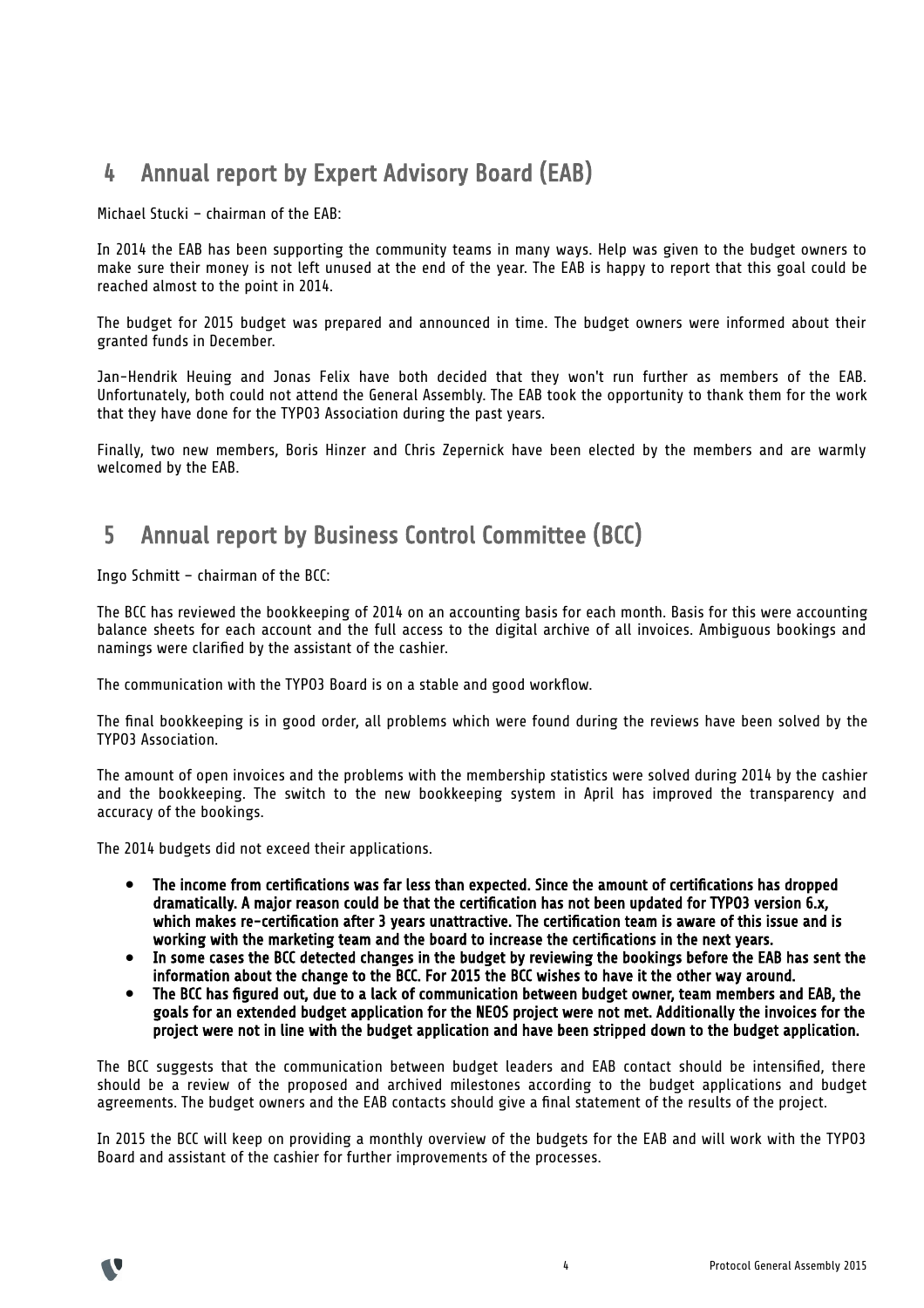# 6 Annual balance sheet and report by the cashier

Alain Veuve went through the annual report and balance sheet and explained the numbers. You can download the report from the GA 2015 page.

Alain Veuve reports that the balance sheet has been approved by the Board.

## 7 Disencumbering of members of the board, cashier, accountants and commissions

The members of the board were discharged with 75 votes by the members and one abstain.

The cashier was discharged with 75 votes by the members and one abstain.

The accountant was discharged with 75 votes by the members and one abstain.

The commissions are discharged with 75 votes by the members and one abstain.

# 8 Admission and suspension of members

In 2014 the TYPO3 Association had to end ~100 memberships. Most of them were not considered members from the starting point, because the initial invoices were never settled. Some memberships have been deleted on the basis of the inability to reach them (by mail, electronically, by phone). This is documented by the Back Office. This had no direct financial impact for the bookkeeping as they were never booked into the system.

# 9 Budget for the running year

Michael Stucki presented the budget for 2015.

- Sum of applications: 1.3 Mio Euro (vs. 0.82 Mio in 2014). This is a good sign, as many ideas like to be funded.
- Number of budgets: 48
- Sum of budgets distributed: 613.281 Euro this was possible by using part of the stock derived by Membership fees.

The motto of 2015 is "Committed to contribution".

You can download the complete Budget from the GA Page.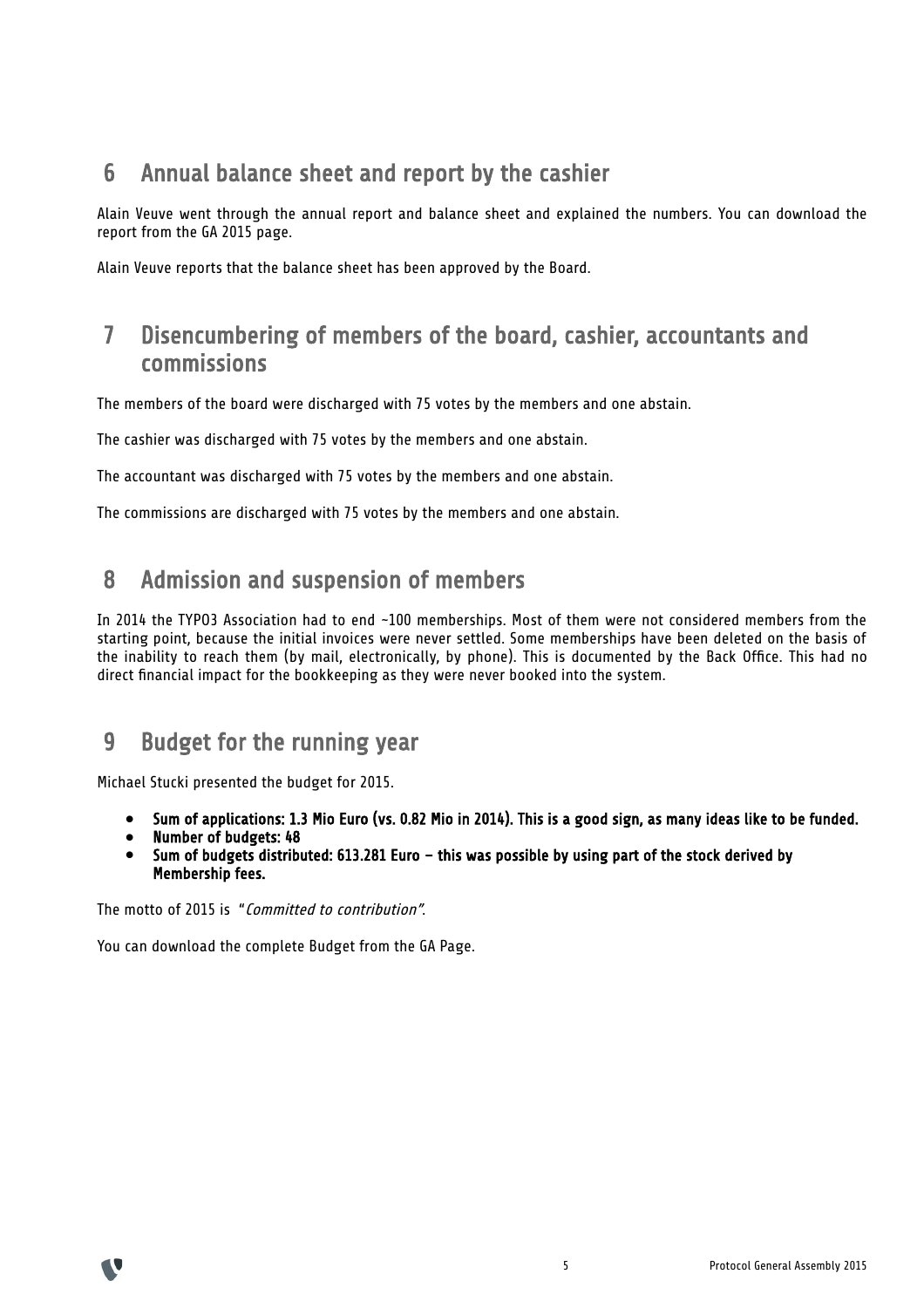## 10 Determination of admission fees and annual dues for all types of members

## 10.1 Introduction of a wooden membership:

Stefan Busemann presented the idea of introducing a wooden membership. The main goals are to involve more people in decisions of the TYPO3 Association and to decrease barriers to participating in what happens in the TYPO3 Association. Furthermore, it is a possibility for people in other regions then Europe to afford a membership. This kind of membership will not allow to receive a price reduction for events and trainings and people won't have a link at the membership listing.

Proposal:

- Admission fee (one time): 25 Euro
- Yearly fee: 1 Euro
- Available only via new shop and paypal.

As every membership type, the Board has the possibility to refuse a membership, if it sees any kind of manipulation.

#### Questions & Answers

Q: 1 Euro – more handling costs than incoming.

A: No – only via paypal, and if members don't pay they will be deleted automatically. Profit is not the goal, participation is our goal.

Q: Decisions taken online or only in person (at GA)?

A: For legal reasons the online voting of GA is still not possible. The T3A wants to democratize the ecosystem even more. So it is planned, to have more decisions with our voting system.

Q: Does this have influence on tickets for events/additional benefits?

A: No – the wooden membership is about votings and not about benefits. The TYPO3 Association wants access to more people.

Q: A person that pays 1 Euro has the same voting rights of members that pay much more for their fees. 1 Euro lowers the value of the membership.

A: If the decision cannot be taken we can leave the conversation going. The TYPO3 Association wants to extend outside of Europe and lower barriers of accessibility.

#### Results of votings:

Against: 12 Abstain: 21 In favour: 44

Decision: As there were additional ideas for the wooden membership, the Board decided to continue a dialogue with our members, before an introduction of this new membership type.

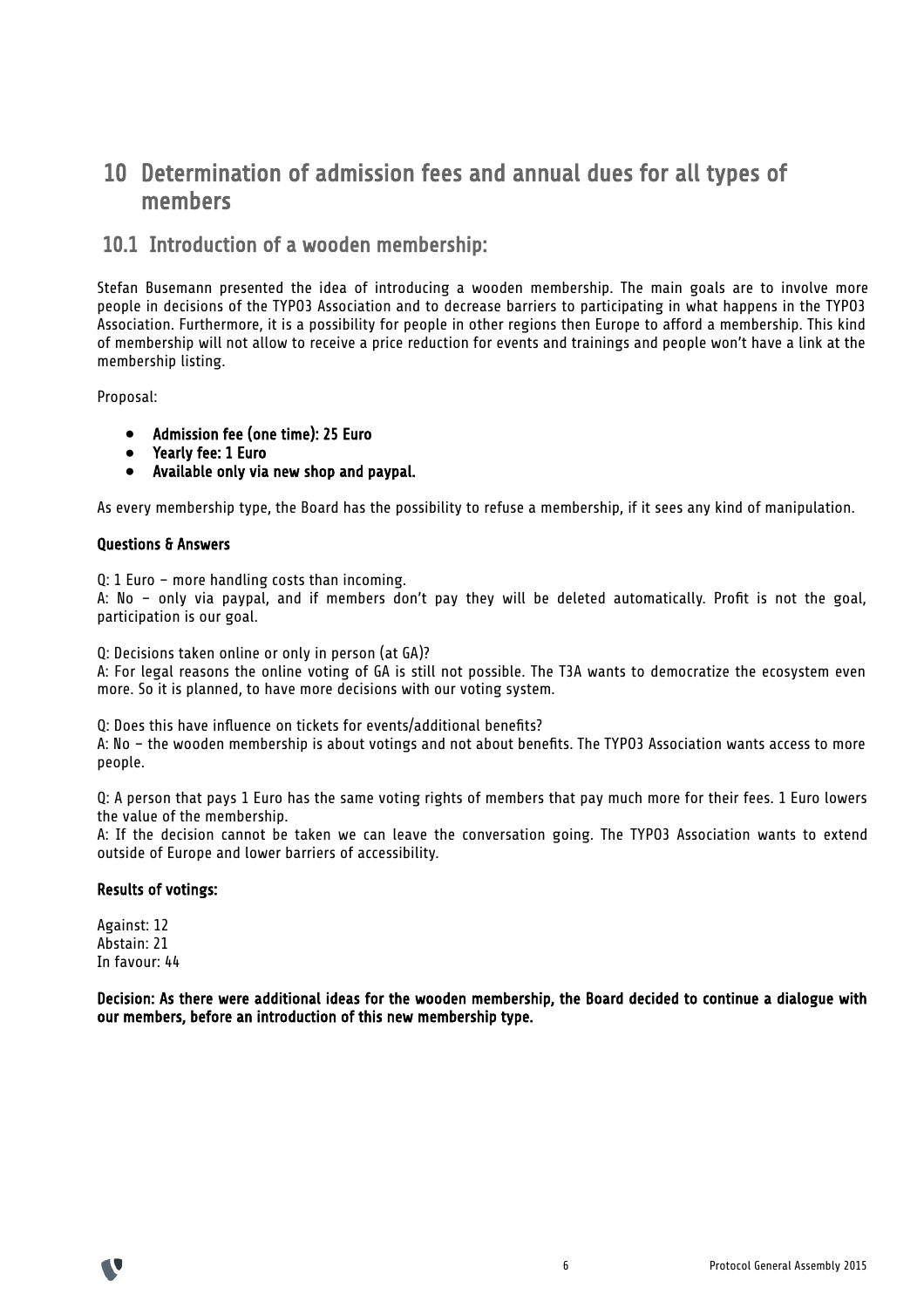## 10.2 New membership fees

The Board suggested to raise the membership fees, beginning from Jan 1st 2016. The Board is expecting, that our income will increase at least 100.000 €. As we had budget applications for 1.2 Mio € for 2015, this is one possibility to close the gap between applications and possible budget.

|               | One time fee   | Current yearly fee | New yearly fee    | Absolute difference Change in % |        |
|---------------|----------------|--------------------|-------------------|---------------------------------|--------|
| <b>Bronze</b> | 100 $\epsilon$ | 105 $\epsilon$     | 125 $$\epsilon$$  | +25 $\epsilon$                  | $+19%$ |
| Silver        | 500 $\epsilon$ | 770 $\epsilon$     | 1.000 $\epsilon$  | + 230 $\epsilon$                | $+30%$ |
| Gold          | 500 $\epsilon$ | $2.100 \text{€}$   | 2.750€            | + 650 €                         | $+31%$ |
| Platinum      | 500 $\epsilon$ | 10.500 €           | $12.500 \text{€}$ | + 2000 $\epsilon$               | $+19%$ |

Bernd Wilke suggested to raise the membership fees evenly for 10%.

The members decided as followed:

Results of votings:

Option 1: Raise membership fees as suggested by Board YES: 55

Option 2: Raise membership fees only 10% YES: 10

Option 3: do nothing YES: 2

Abstain: 10

Decision: The membership fees will be raised from Jan 1st 2016 as proposed by the Board.

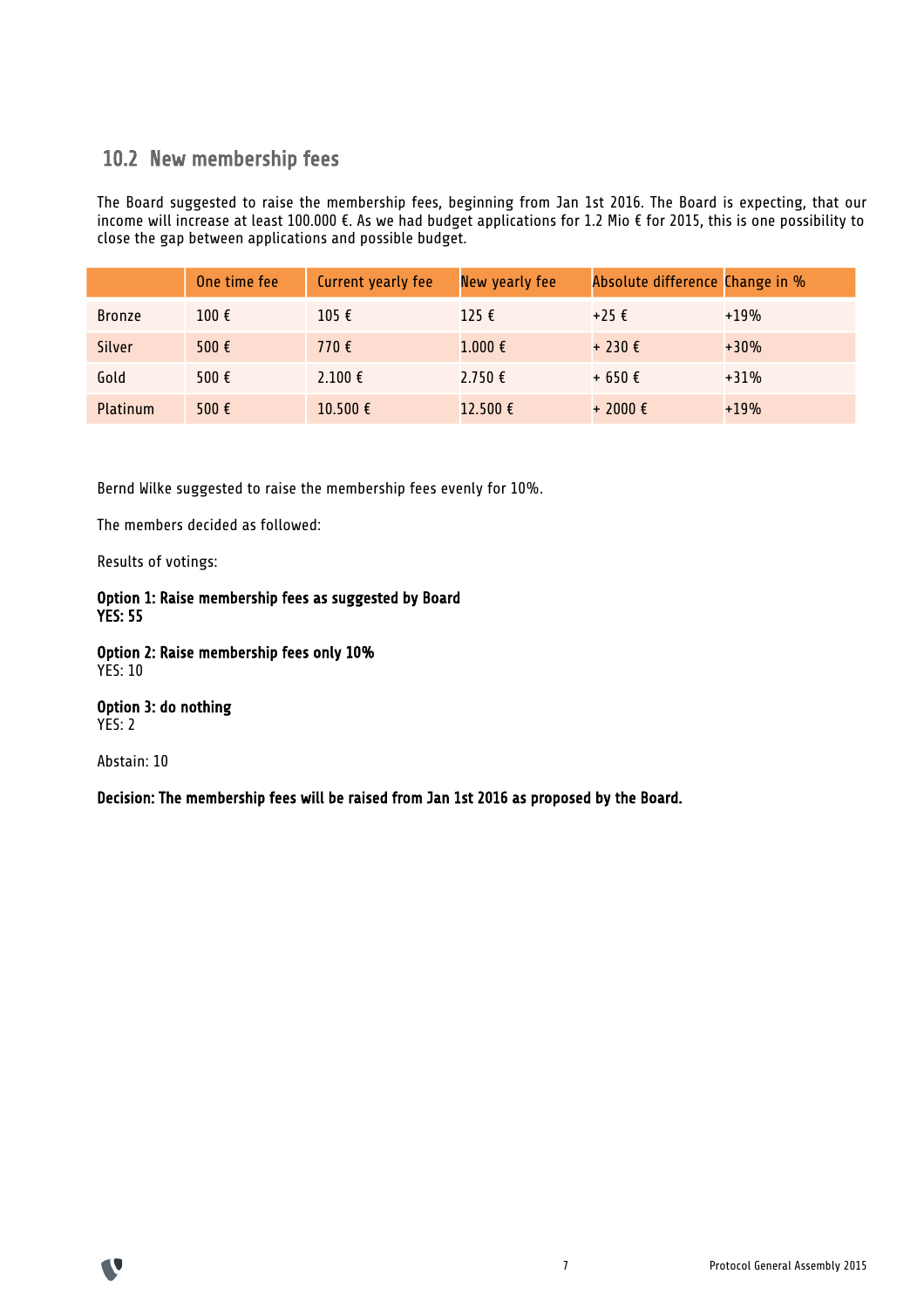# 11 Elections

## 11.1 Board (Vice Chairman, second Assessor and treasurer)

The Board is elected by the EAB. The EAB has 6 votes in addition.

The following positions on the board have been elected for a 2-year period:

Vice-President: Ric van Westhreenen – 6 votes

2n Assessor: Peter Kraume – 6 votes

Treasurer: Alain Veuve – 6 votes

## 11.2 EAB

Three of the six positions in the EAB are elected alternating each year. The online voting started on Sat, 21 Mar 2015 00:00:00 and ended at Sat, 04 Apr 2015 23:59:00. 469 valid votes were counted.

#### Votes (469 total votes):

| Image | <b>Name</b>              | <b>Website</b>                                  | <b>Votes</b>   |
|-------|--------------------------|-------------------------------------------------|----------------|
|       | <b>Boris Hinzer</b>      |                                                 | 104            |
|       | Peter Pröll              | https://www.xing.com/profile/Peter_Proell       | 96             |
|       | Chris Zepernick          |                                                 | 75             |
|       | Robert Lindh             |                                                 | 70             |
|       | Philipp Gampe            | https://forge.typo3.org/boards/25/topics/682 69 |                |
|       | Christopher Hlubek       |                                                 | 53             |
|       | Ravishankar Lalman Patel |                                                 | $\overline{c}$ |

The General Assembly approves the online voting in unison (1 abstain).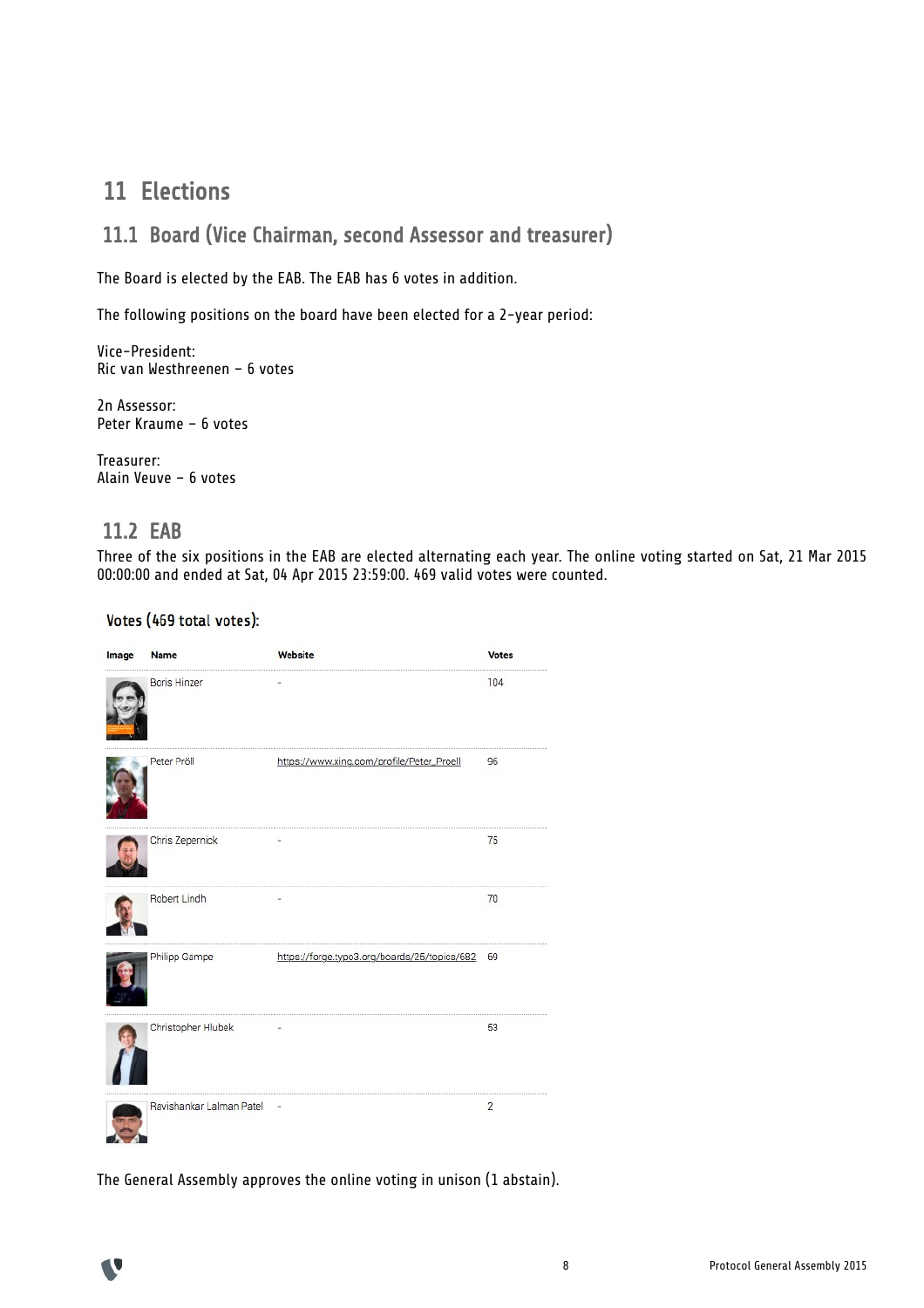## 11.3 BCC

Two of the four positions in the BCC are elected alternating each year. The online voting started on **Sat, 21 Mar 2015** 00:00:00 and ended at Sat, 04 Apr 2015 23:59:00. 280 valid votes were counted.

# Votes (280 total votes):

| Image | <b>Name</b>       | Website | Votes |
|-------|-------------------|---------|-------|
|       | Ingo Schmitt      |         | 166   |
|       | Roberto Torresani |         | 114   |

The General Assembly approved the online voting unisonous.

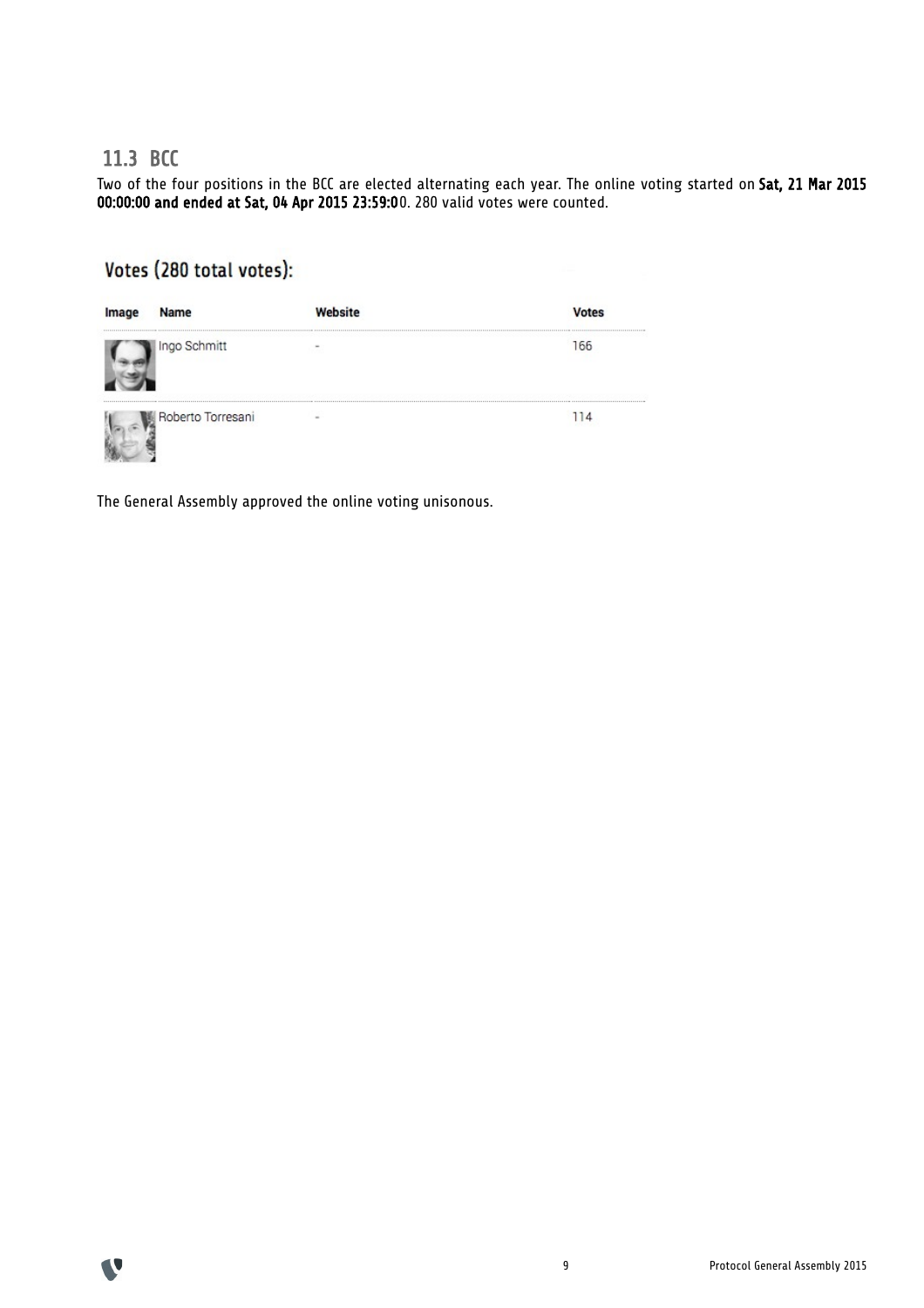# 12 Petitions

## 12.1 Petitions of the members

a. ) Community Working Group: state their opinion on the TYPO3 company (scenario 3)



Gina Steiner spoke on behalf of the TYPO3 Community Working Group (Ben van 't Ende, Christian Müller, Benni Mack) about the TYPO3 Association, the TYPO3 Teams and the three options which were offered by the TYPO3 Association this day for voting.

She did an analysis on the management/organization and the working mode/process of the TYPO3 Association compared to a generic, representative TYPO3 Community Team.

The working process and the management in both cases is consistent and more or less working, one is hierarchic thus top down, the other non hierarchic thus bottom up.Since there seem to be a problem which is intended to be solved by one of the 3 offered options this analysis was made. Both "entities" (TYPO3 Association and TYPO3 Teams) seem to be consistent and working more or less, the problem seems to lie within the connection, the interface.

This seems to be a cultural difference and if we count this in as a minus, we also can count in as an plus, that both care for the same products, so this is what they have in common.

Option 3 now puts a lot of effort and money into the change of the internal structure, which does not seem to be the

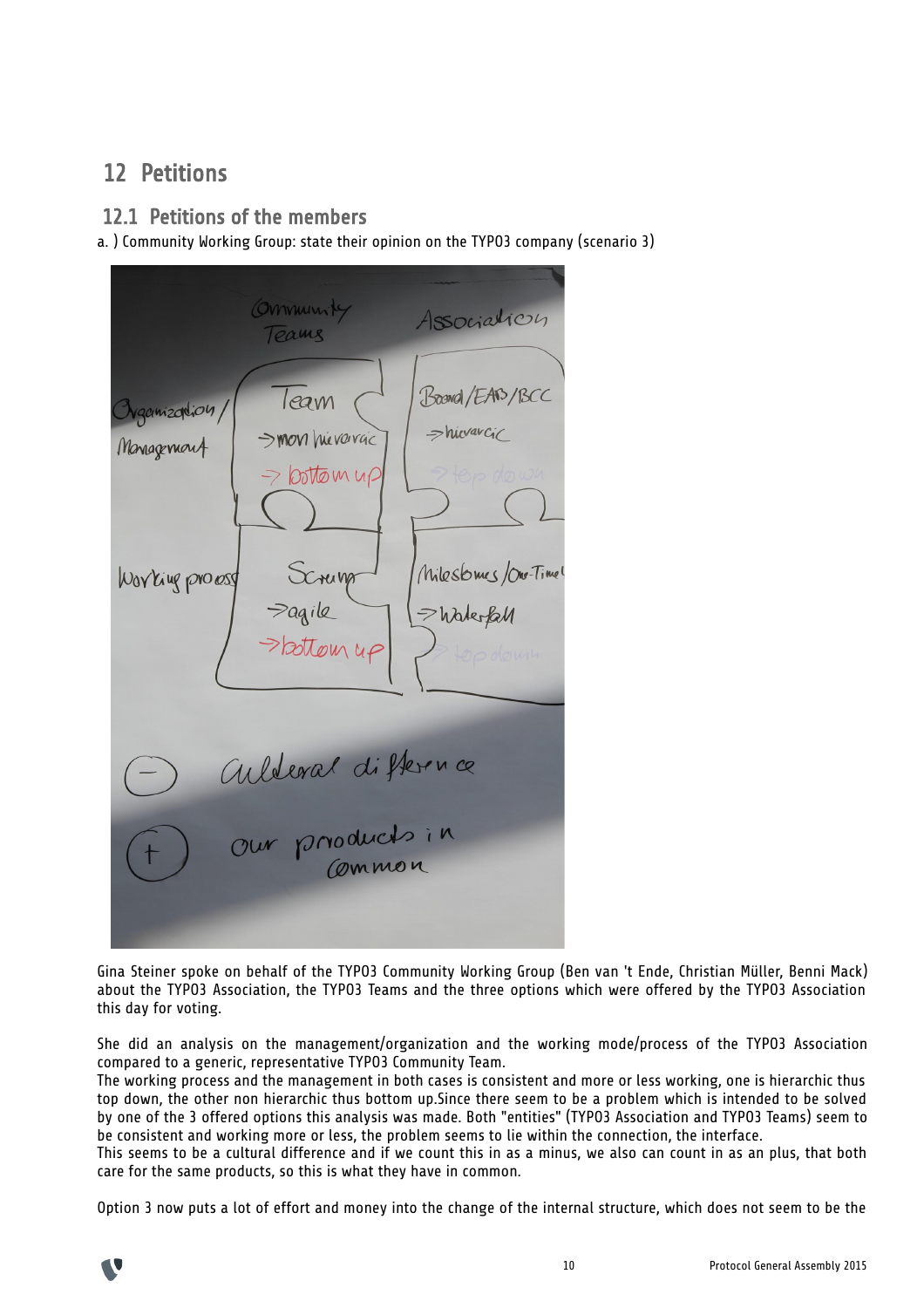major problem. 38% of the available budget is planned to go into management (and change of the internal structure). Compared to other non profit organization this is very high, they strive for 5%. In the opinion of the CWG we should also strive for 5%, 10% would be ok. Changing the structure seems not to enhance the connection/interface thus the CWG thinks that this will not solve the major problem.

Moneywise the CWG suggests we should focus on the thing we have in common: the product. Structure Wise we should focus on the non working part, the cultural difference.

- There are some external open source examples which manage well to
- 1. Keep the management part lean and invest in the product (Drupal Association)
- 2. Manage to overcome cultural differences (Apache Foundation)

So the CWG suggests not to put the focus/money in changing the structure in a way it contradicts this working examples. Here she referred to the meeting on 2nd of April 2015 in Düsseldorf where the TYPO3 Association met with some Neos and CMS representatives (all CWG members were present) to talk about the past and the future. There it got clear that we should move in the direction of the Apache Foundation which, in the opinion of the CWG, is the opposite of the offered option 3 at the GA.

So the CWG suggested to:

- leave the structure as it is (option 1) since it seems to be adaptable (since it is very flexible)

- focus on fostering the product

She also mentioned that option 3 is totally missing at least a rough business model.

In addition she clarified the "urban legend" that paying code is the historic behaviour of the TYPO3 Association which in fact is the opposite. The TYPO3 Association was founded to pay code and did this for lots of years.

b.) Sven Ditz (Sitegeist): Adding an additional option for the orientation of the T3A

Thank you to the Board for creating the three scenarios. It is important to start talking about a change.

Sven presents a scenario – where products are the center and budget is invested in coding. The structure of the T3A would remain.

Saving a future for TYPO3 through an investment in the heart of the project. To the continuing downward trend for years of TYPO3 to stop and become competitive again in the future we have to:

\* invest in the product \* means to pay for code What else should stop the negative trend?

The breakdown of revenue should be: 10% administration 45% TYPO3 cms 45% Neos and Flow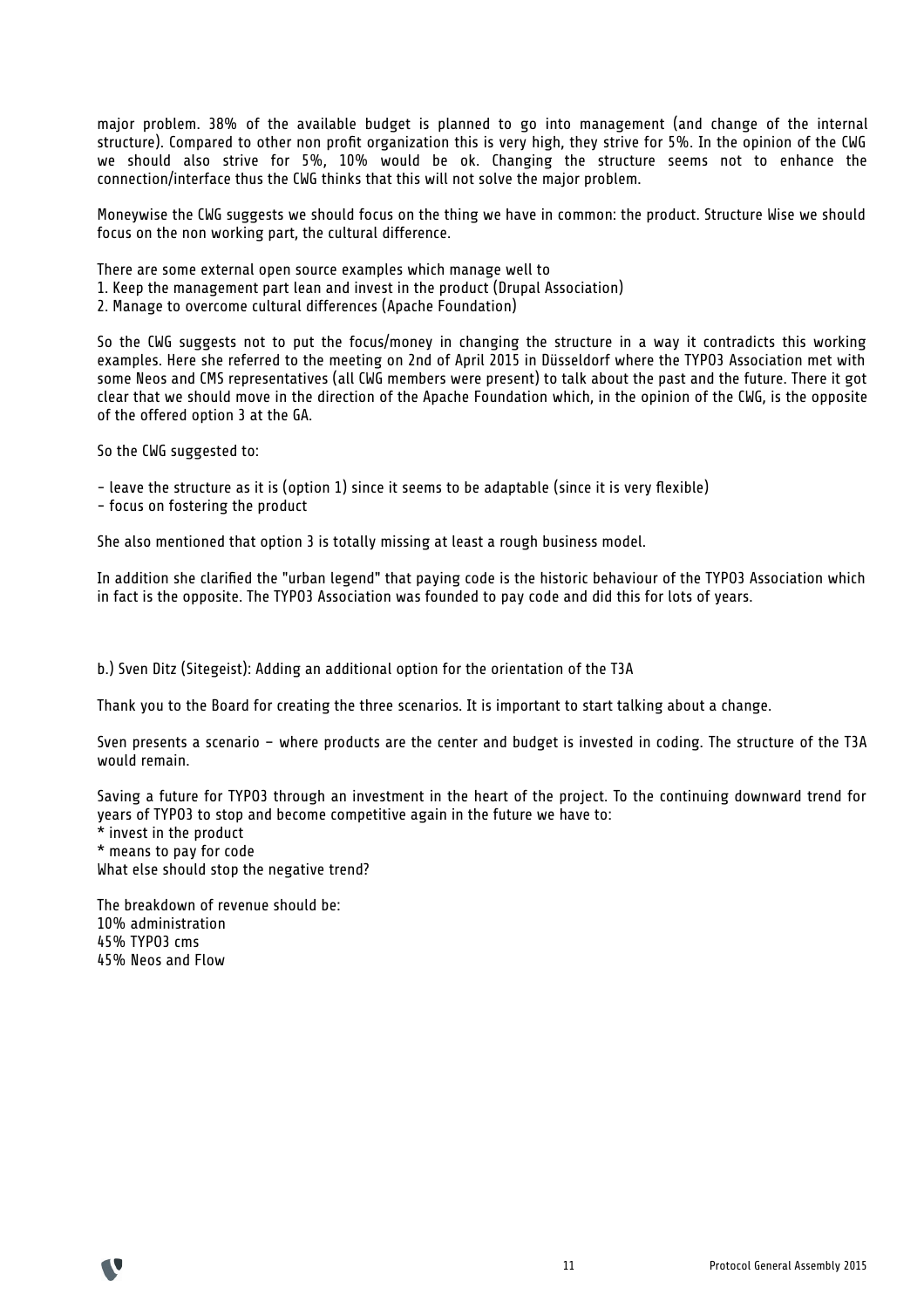## 12.2 Petitions from the Board

Presentation of the three strategic scenarios from the Board

Alain Veuve presents the Overall process for a fundamental change in the TYPO3 Association.

Aim: provide the community and the teams with a structure/infrastructure. With this vote, participants give an order to the Board and EAB to do something in the upcoming months (preparation phase).



# **Process and Timeline**



The first step is to choose one scenario, so the Board and the EAB can begin preparation of the measures needed. The application comes attached to a budget request in order to get the preparatory tasks done.

The finding of the right business model needs a lot of work and time. This is part of the implementation phase for later on.

Scenario 1: continue with the same structure

- ❏ Integrate T3A in the community and act as a bridge builder
- ❏ Streamline budgeting process
- ❏ Optimize administration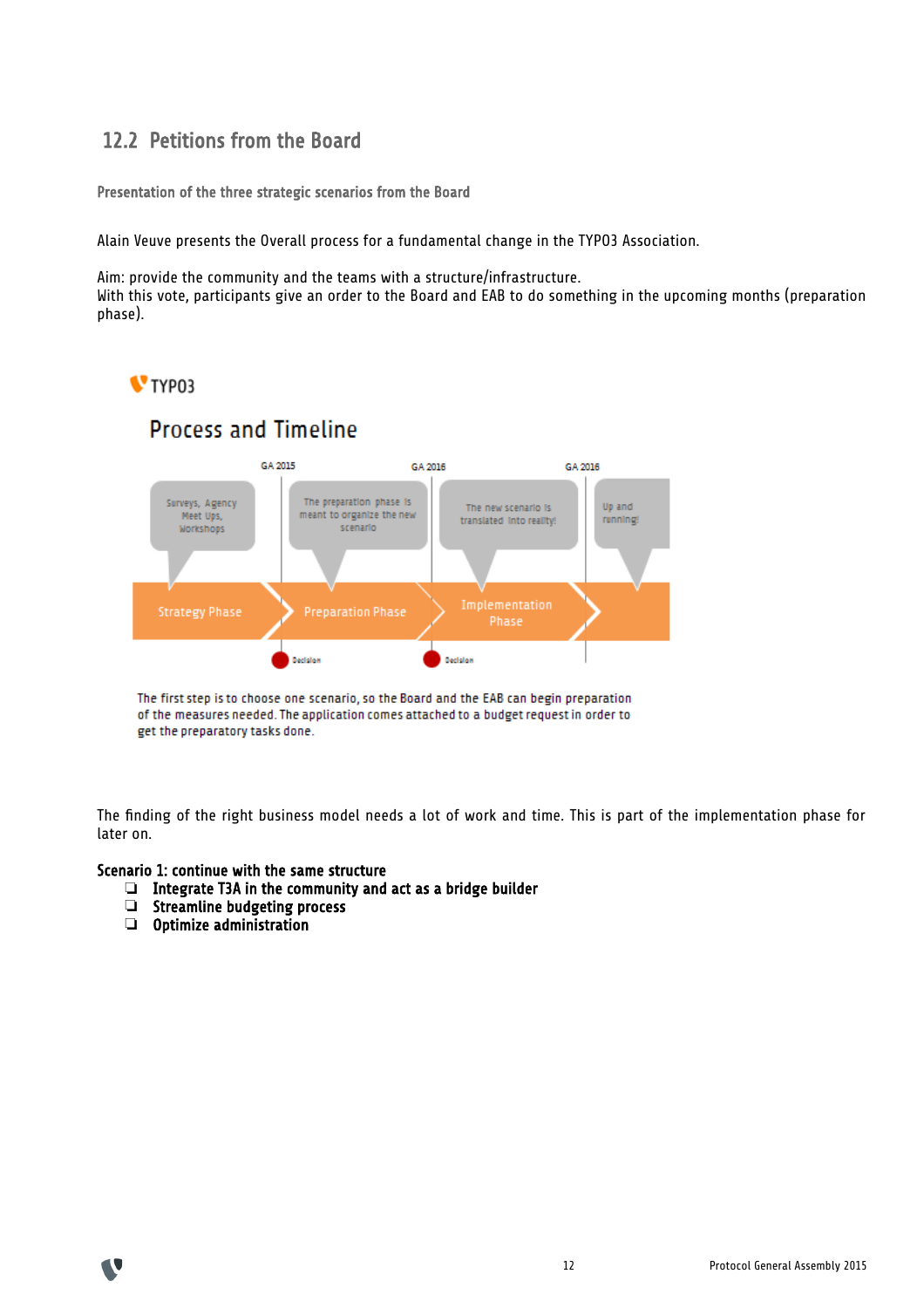

# Scenario #1: «Continue with the same structures»

In this scenario we would not change the structure of the TYP03 Association. This means that, in future there still would be the EAB and the Board

We would work toward the defined goals with the existing structure.

Scenario 2: same structure as now with an additional professional workforce layer

- ❏ In this scenario the Association would end the traditional budgets and aim to have dedicated full time workforce for: Executive Secretary, Marketing, Fundraising, Education, Product Owners, Events
- ❏ Full time employees arrange sprints, material, etc from own budget



## Scenario#2: «Same structures as now with an additional professional workforce layer»



In this scenario the Association would end the traditional budgets but aim to have dedicated fulltime workforces for:

- **Executive Secretary**
- Marketing Fundraising
- Education
- Product-Product-Owners
- a. Events

The money coming in would be distributed to the full-time managers. These people need to organize sprints, material, etc. on their own budgets. They are not obliged to work in agencies or at competitors. It's really meant to be a fulltime position.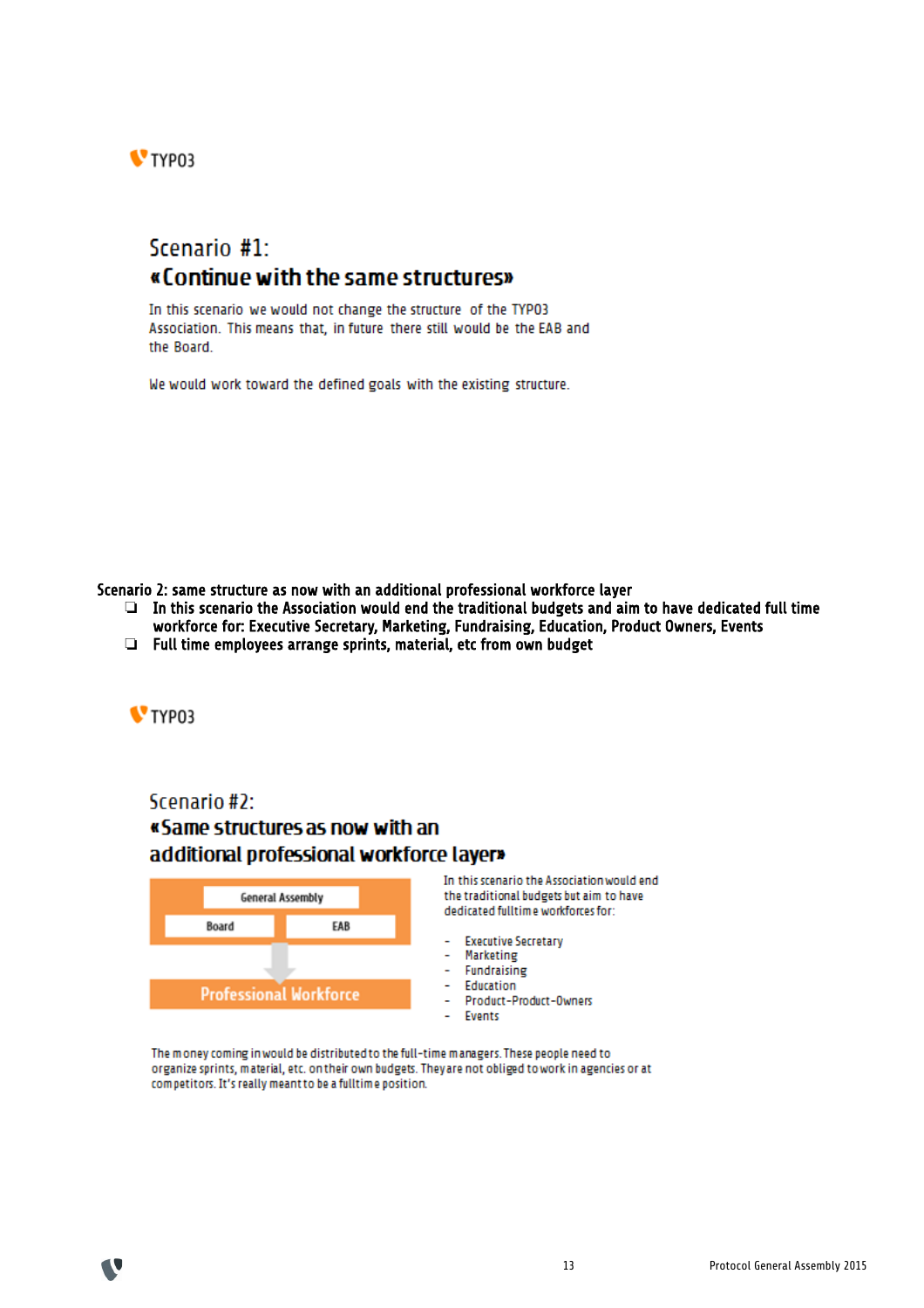Scenario 3: the TYPO3 Company

- ❏ Three companies: two owned by T3A and one commercial entity.
- ❏ Events: separate due to their risk level
- ❏ TYPO3 house: the meet up place live the community learn share get inspired. This would keep the community spirit while the product would still be at the centre

V<sub>TYP03</sub>

# Scenario #3: «The TYPO3 Company»



The Company model is the most radical one. The basic Idea Is that the TYP03 Association would be organized like a company and would provide all key services to the TYP03 community.

The structure on the left would be implemented. See next page for explanation.

#### Results of votings:

Scenario 1: 8

Scenario 2: 13

#### Scenario 3: 53

Abstain: 6

#### Decision: The GA decides to support scenario 3.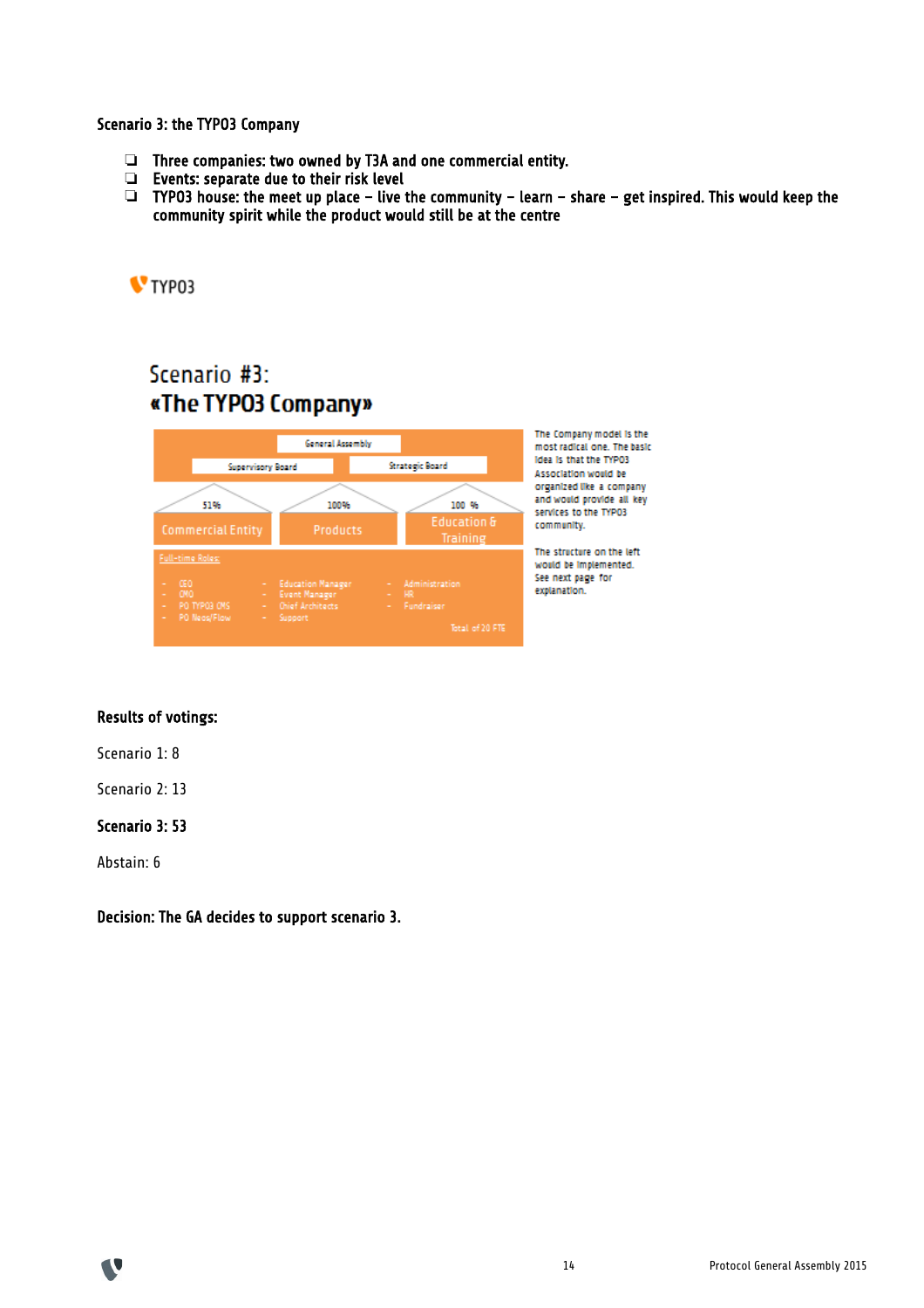# 13 Program of activities

In 2014 the TYPO3 Association started a new format for its activities. "The diary of the TYPO3 Association". These: reports are available typo3.org (http://typo3.org/news/diary-of-the-typo3-association/).

Besides that, Ben's "This week in TYPO3": reports are available on typo3.org. There is the possibility to sponsor this by talking to Ben.

## 14 Changes to the bylaws

Notes: Numbers of votings are lower for this part of the GA, because some participants left. Due to swiss law, our bylaws are written in German.

#### 14.1 Change article 3 of the by-laws

The TYPO3 Association is currently changing in many directions. Therefore the Board suggests to change to By-laws, that it fits to the reality.

#### Current article 3:

Die TYPO3 Association fördert das Projekt der freien Software TYPO3 unter der GNU GPL (GNU General Public Licence). Sie dient der TYPO3 Community. Die TYPO3 Association ist gemeinnützig, indem sie Software-Entwicklungen durch Dritte der Öffentlichkeit kostenfrei zur Verfügung stellt. Um die Weiterentwicklung zu finanzieren erhebt der Verein Mitgliedsbeiträge und sammelt Spenden für Entwicklungsprojekte.

Die TYPO3 Association ist parteipolitisch und konfessionell neutral.

#### Suggestion for article 3 by the Board:

Die TYPO3 Association fördert das Projekt unter der freien Software TYPO3. Dabei insbesondere freie Software unter Open Source Lizenz. Der Vorstand überprüft jährlich die zulässigen Lizenzen. unter der GNU GPL (GNU General Public Licence). Sie dient der TYPO3 Community. Die TYPO3 Association ist gemeinnützig, indem sie Die TYPO3 Association ist nicht Gewinn anstrebend. Sie stellt Software-Entwicklungen durch Dritte der Öffentlichkeit kostenfrei zur Verfügung. Um die Weiterentwicklung zu finanzieren erhebt der Verein Mitgliedsbeiträge und sammelt Spenden für Entwicklungsprojekte.

Die TYPO3 Association ist parteipolitisch und konfessionell neutral.

Important note: The final text will be revised by a lawyer.

Results of votings: Against: 0 Abstain: 0 Agree: unanimous

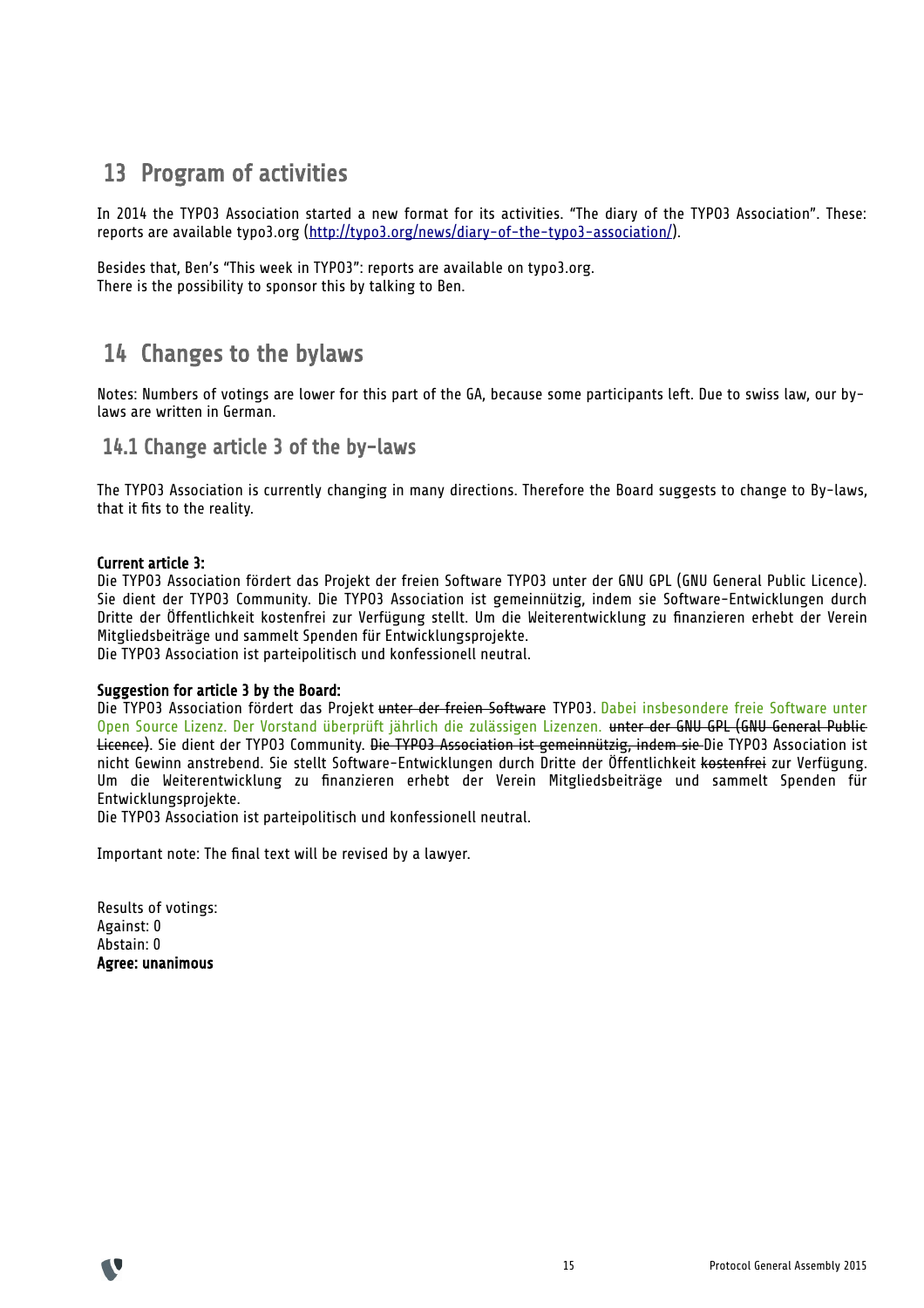## 14.2 Change article 15: Stimmkraft, Stichentscheid des Vorsitzenden, Losentscheid bei Wahlen

Theoretically a few people could use delegated votes to overrule the GA. There the Board suggests to change the article 15.

Current version:

Jedes Mitglied hat an der Generalversammlung eine Stimme. Zur Ausübung des Stimmrechts kann ein anderes Mitglied schriftlich bevollmächtigt werden. Die Bevollmächtigung ist für jede Generalversammlung gesondert zu erteilen; ein Mitglied darf jedoch nicht mehr als 20 fremde Stimmen vertreten. Bei Stimmengleichheit entscheidet bei Sachgeschäften die Stimme des Versammlungsleiters (Präsident, Vize-Präsident oder gewählter Tagesvorsitzender), bei Wahlen das Los.

#### Suggestion by the Board:

Jedes Mitglied hat an der Generalversammlung eine Stimme. Zur Ausübung des Stimmrechts kann ein anderes Mitglied schriftlich bevollmächtigt werden. Die Bevollmächtigung ist für jede Generalversammlung gesondert zu erteilen; ein Mitglied darf jedoch nicht mehr als 3 fremde Stimmen vertreten. Bei Stimmengleichheit entscheidet bei Sachgeschäften die Stimme des Versammlungsleiters (Präsident, Vize-Präsident oder gewählter Tagesvorsitzender), bei Wahlen das Los.

#### The GA suggested two changes:

- limit the number of delegated votes to a maximum of five delegations
- limit the number of delegated votes to a maximum of ten delegations

The Board accepted the recommendation of the GA and changed the suggestion of delegate votes to a maximum of five votes.

#### Therefore there were three options:

- keep it as it is (change nothing): 6 Votes of the GA
- change to five delegated votes: 39 votes of the GA (majority)
- change to ten delegated votes: 17 votes of the GA
- abstains 1

## 14.3 Change Article 18 Limit re-election for positions in the Board of the TYPO3 **Association**

As the Board is not elected by the members directly, it considered limitingt he amount of re-elections per active board member. This is a suggestion derived from the fact the Board received this input by members; the Board also believes that it could be in this way forced to take care of looking for appropriate successors.

#### Current: Art. 18: Wahlverfahren und Amtsdauer

Die Amtsdauer des Vereinsvorstands beträgt zwei Jahre. Wiederwahl ist zulässig.

#### Suggestion by the Board:

Art. 18: Wahlverfahren und Amtsdauer Die Amtsdauer des Vereinsvorstands beträgt zwei Jahre. Wiederwahl ist einnmal zulässig.

#### Results of votings: Change nothing: 40 (majority)

The majority of the GA decided to change nothing.

Changing according to Board: n/a Changing in all Boards (participants proposal): n/a